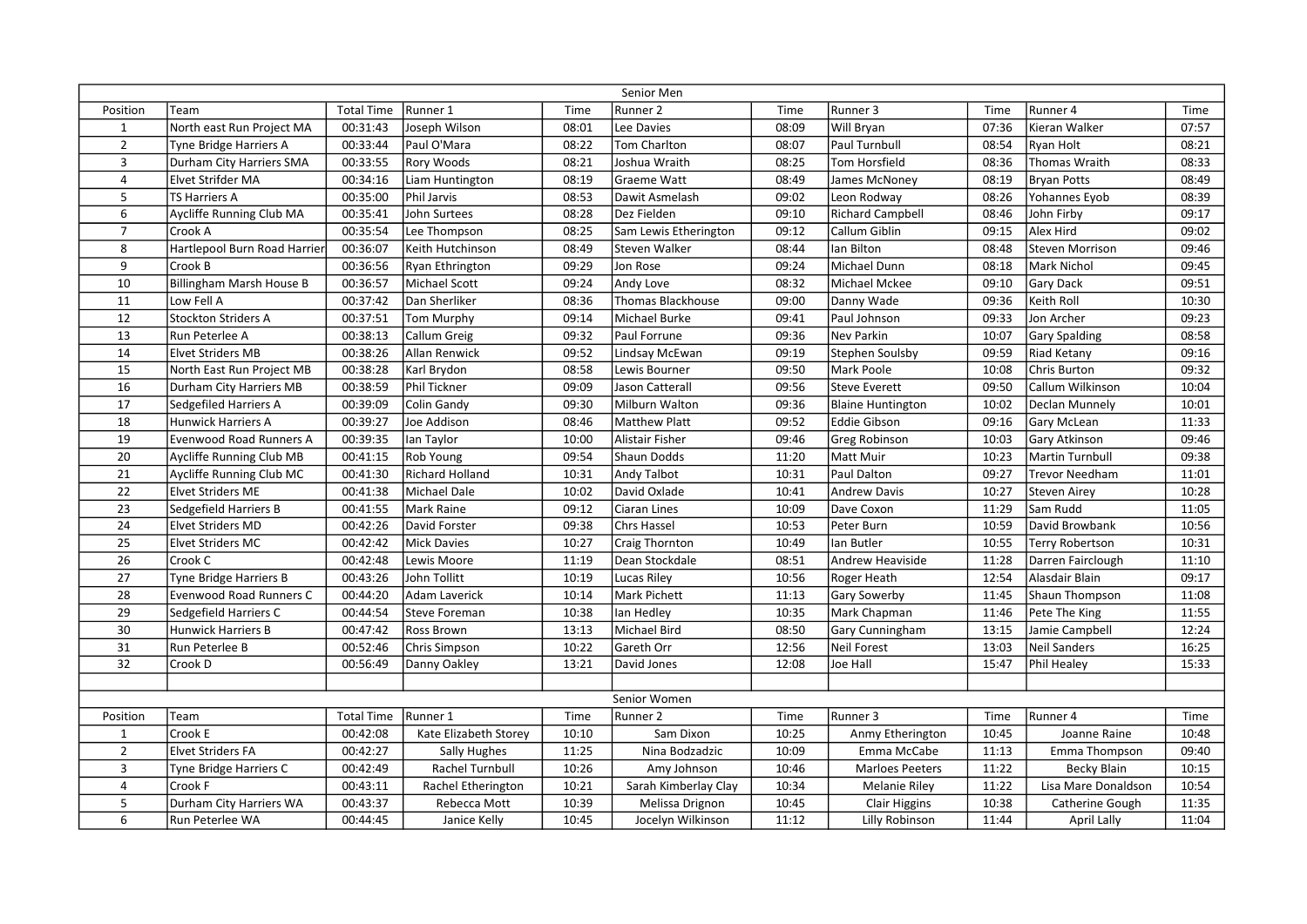| $\overline{7}$          | Aycliffe Running Club WA       | 00:44:50              | Angela Sutheran            | 11:47 | Sarah Fgill               | 11:42 | Lauryn Hellewell        | 11:17 | <b>Tracey Surtees</b> | 10:04 |
|-------------------------|--------------------------------|-----------------------|----------------------------|-------|---------------------------|-------|-------------------------|-------|-----------------------|-------|
| 8                       | North East Run Project WA      | 00:44:54              | Jess Young                 | 09:49 | Lindsay Blackburn         | 11:15 | Jackie Walker           | 11:29 | Helen Hall            | 12:21 |
| 9                       | <b>Evenwood Road Runners B</b> | 00:45:54              | <b>Bethany Sowerby</b>     | 11:24 | Nicky Dixon               | 11:59 | Clare Robinson          | 11:46 | Maddy Fisher          | 10:45 |
| 10                      | <b>Elvet Striders FB</b>       | 00:46:13              | Karen Byng                 | 11:53 | Fiona Kinghorn-Jones      | 11:37 | Tamsin Imber            | 11:13 | Rachelle Mason        | 11:30 |
| $11\,$                  | Sedgefiled Harriers SW         | 00:47:52              | Fay Uphill                 | 11:50 | Nicky Blackett            | 12:52 | Abbie Walker            | 11:21 | Paula Bayles          | 11:49 |
| 12                      | North east Run Project WB      | 00:48:05              | Maddy Fisher               | 11:12 | Jen Howse                 | 11:55 | Janet Stansby           | 12:13 | Amanda Waller         | 12:45 |
| 13                      | Hunwick Harriers C             | 00:49:36              | Abbi Mason                 | 10:52 | Jacqueline Angus          | 12:32 | Nicole Race             | 12:51 | Sarah Hamilton        | 13:21 |
| 14                      | Run Peterlee WB                | 00:50:51              | Lisa Marie Thwaites        | 12:06 | Mariza Frazer             | 13:25 | Debbie Noble            | 13:14 | Chelsea Bennett       | 12:06 |
| 15                      | Low Fell B                     | 00:51:37              | Clare Magrath              | 11:31 | Vicki Halse               | 12:28 | Cheryl Stanley          | 13:26 | Wendy Lynch           | 14:12 |
| 16                      | Tyne Bridge Harriers D         | 00:52:29              | Gemma Finnie               | 11:43 | Gillian Dodson            | 13:51 | Annie Heath             | 14:42 | Cassie Burgess-Rose   | 12:13 |
| 17                      | <b>Elvet Striders FC</b>       | 00:53:03              | Lisa Lumsdon               | 14:31 | Louise Collins            | 12:56 | <b>Heater Raistrick</b> | 10:12 | Anna Mason            | 15:24 |
| 18                      | <b>Elvet Striders FD</b>       | 00:53:12              | Cal Ibbitson               | 12:16 | Camilla Lauren-Maatta     | 13:05 | <b>Stephanie Barlow</b> | 13:16 | Theresa Rugman-Jones  | 14:35 |
| $\overline{19}$         | Billingham Marsh House A       | 00:55:46              | Joanne Love                | 12:57 | Fiona Roe                 | 13:06 | Helen Hill              | 13:20 | Geraldine Boutell     | 16:23 |
| 20                      | Elvet Striders FE              | 00:58:41              | Jan Ellis                  | 14:05 | Fiona Harrington-Hughes   | 14:19 | Sophie Dennis           | 15:01 | Alison Smith          | 15:16 |
|                         |                                |                       |                            |       |                           |       |                         |       |                       |       |
|                         |                                |                       |                            |       | Junior Men                |       |                         |       |                       |       |
| Position                | Team                           | <b>Total Time</b>     | Runner 1                   | Time  | Runner <sub>2</sub>       | Time  | Runner 3                | Time  | Runner 4              | Time  |
| $\mathbf{1}$            | Durham City Harriers C         |                       | 00:36:57 Ethan Stokes      |       | 08:44 Lewis Littlewood    |       | 09:35 William Jardine   |       | 09:15 Sam Mason       | 09:23 |
| $\overline{2}$          | Sedgefield Junior Men          |                       | 00:39:49 Callum Darby      |       | 09:33 David Edwards       |       | 10:56 Rory Letts        |       | 09:12 Joseph Morrison | 10:08 |
| $\overline{3}$          | Durham City Harriers B         |                       | 00:42:05 Harrison Stores   |       | 09:47 Ben Hopkins         |       | 09:46 Jay Horner        |       | 10:51 Harry Mason     | 11:41 |
|                         |                                |                       |                            |       |                           |       |                         |       |                       |       |
|                         |                                |                       |                            |       | Junior Women              |       |                         |       |                       |       |
| Position                | Team                           | <b>Total Time</b>     | Runner 1                   | Time  | Runner 2                  | Time  | Runner 3                | Time  | Runner 4              | Time  |
| $\mathbf{1}$            | #N/A                           | #N/A                  | #N/A                       | #N/A  | #N/A                      | #N/A  | #N/A                    | #N/A  | #N/A                  | #N/A  |
|                         |                                |                       |                            |       |                           |       |                         |       |                       |       |
|                         |                                |                       |                            |       | Male V50                  |       |                         |       |                       |       |
| Position                | Team                           | Total Time   Runner 1 |                            | Time  | Runner 2                  | Time  | Runner 3                | Time  | Runner 4              | Time  |
| $\mathbf{1}$            | Hartlepool Burn Road Harrier   |                       | 00:38:58 Anthony Oliver    |       | 08:50 Vaughan Gobber      |       | 09:45 David Wallace     |       | 10:34 Shaun Tyson     | 09:49 |
| $\overline{2}$          | Crook J                        |                       | 00:40:00 Jason Bridgewater |       | 09:55 Michael Hole        |       | 10:31 Mike Simpson      |       | 09:56 Wayne Pearson   | 09:38 |
| 3                       | Sedgefiled Harriers VMA        |                       | 00:40:04 Roger Whitehill   |       | 09:47 John Haycock        |       | 10:36 Peter Summerbell  |       | 10:29 Chris Lines     | 09:12 |
| $\overline{\mathbf{4}}$ | Durham City Harriers VMA       |                       | 00:41:21 John Nash         |       | 09:39 Paul Delaney        |       | 10:04 Steve Martin      |       | 10:57 Andy Biggs      | 10:41 |
| 5                       | Durham City Harriers VMB       |                       | 00:51:18 Robert Hewitson   |       | 11:25 Sim Horsfield       |       | 12:36 Stuart Reay       |       | 14:28 Davey White     | 12:49 |
|                         |                                |                       |                            |       |                           |       |                         |       |                       |       |
|                         |                                |                       |                            |       | Female V45                |       |                         |       |                       |       |
| Position                | Team                           | <b>Total Time</b>     | Runner 1                   | Time  | Runner <sub>2</sub>       | Time  | Runner 3                | Time  | Runner 4              | Time  |
| $\mathbf{1}$            | Crook G                        |                       | 00:49:49 Jillian Berry     |       | 11:39 Sharon Bridge       |       | 12:14 Denyse Holman     |       | 12:31 Amanda Taylor   | 13:25 |
| $\overline{2}$          | Durham City Harriers VW        |                       | 00:50:39 Dionne Hamil      |       | 11:58 Lynne Carruthers    |       | 12:35 Christine Woods   |       | 12:55 Diane Wood      | 13:11 |
| $\overline{3}$          | Crook H                        |                       | 00:55:36 Joy Raine         |       | 13:11 Sarah Fairclough    |       | 16:14 Clare Rose        |       | 13:42 Helene Rusby    | 12:29 |
|                         |                                |                       |                            |       |                           |       |                         |       |                       |       |
|                         |                                |                       |                            |       | Non Club                  |       |                         |       |                       |       |
| Position                | Team                           | <b>Total Time</b>     | Runner 1                   | Time  | Runner 2                  | Time  | Runner 3                | Time  | Runner 4              | Time  |
| $\mathbf{1}$            | Runfit Hartlepool A            |                       | 00:46:19 Clare Kilner      |       | 11:59 Matthew Bartholemew |       | 10:36 Helen Nicholson   |       | 11:53 Derrick Crowe   | 11:51 |
| $\overline{2}$          | Runfit Hartlepool C            |                       | 00:51:03 Sarah Norman      |       | 12:10 Lisa Carlile        |       | 12:24 Laura Hinds       |       | 13:36 Miles Cooper    | 12:53 |
|                         |                                |                       |                            |       |                           |       |                         |       |                       |       |